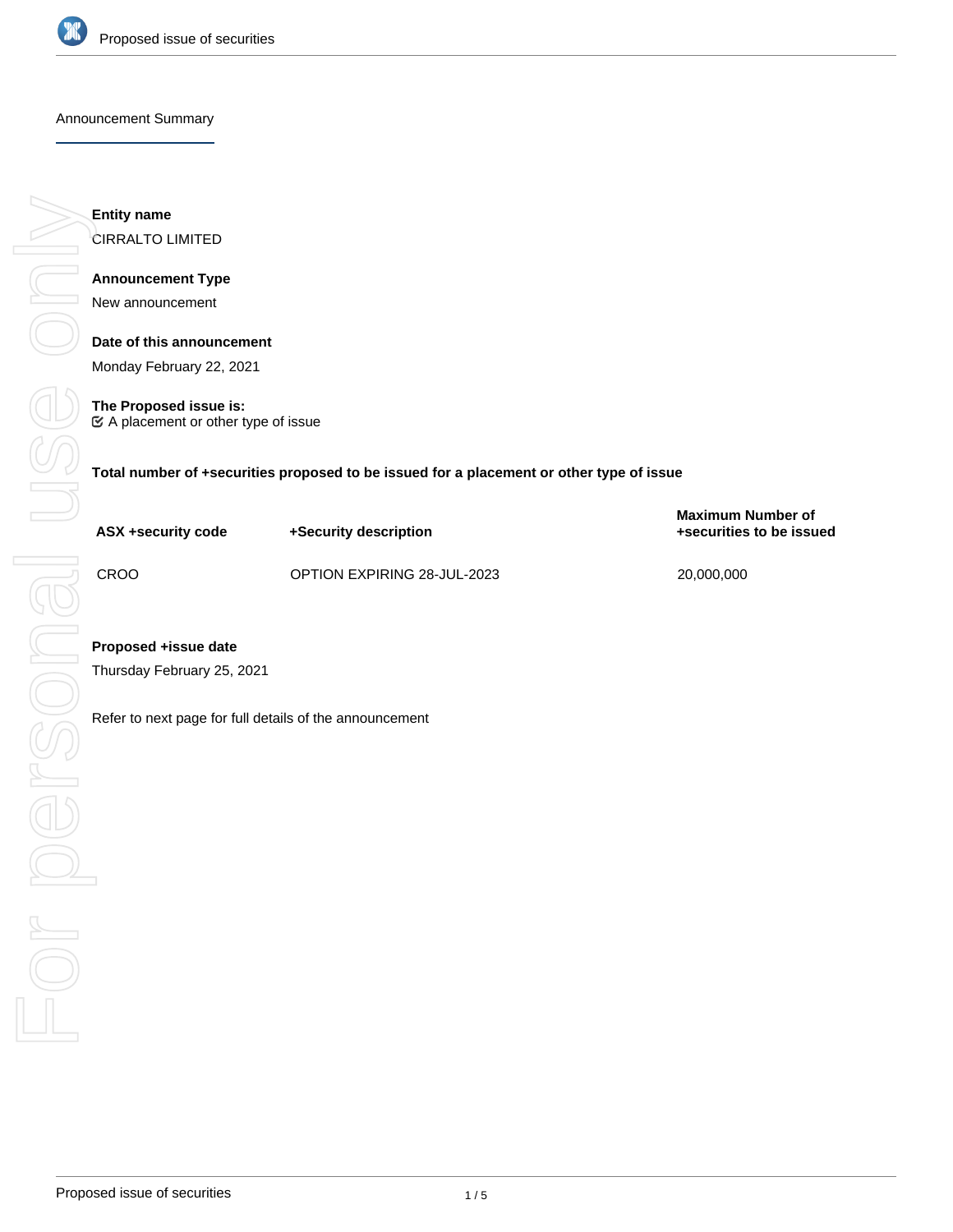

# Part 1 - Entity and announcement details

# **1.1 Name of +Entity**

# CIRRALTO LIMITED

We (the entity named above) give ASX the following information about a proposed issue of +securities and, if ASX agrees to +quote any of the +securities (including any rights) on a +deferred settlement basis, we agree to the matters set out in Appendix 3B of the ASX Listing Rules.

## **1.2 Registered Number Type**

**ACN** 

**Registration Number**

099084143

**1.3 ASX issuer code**

**CRO** 

#### **1.4 The announcement is** New announcement

# **1.5 Date of this announcement**

Monday February 22, 2021

 $\mathfrak{C}$  A placement or other type of issue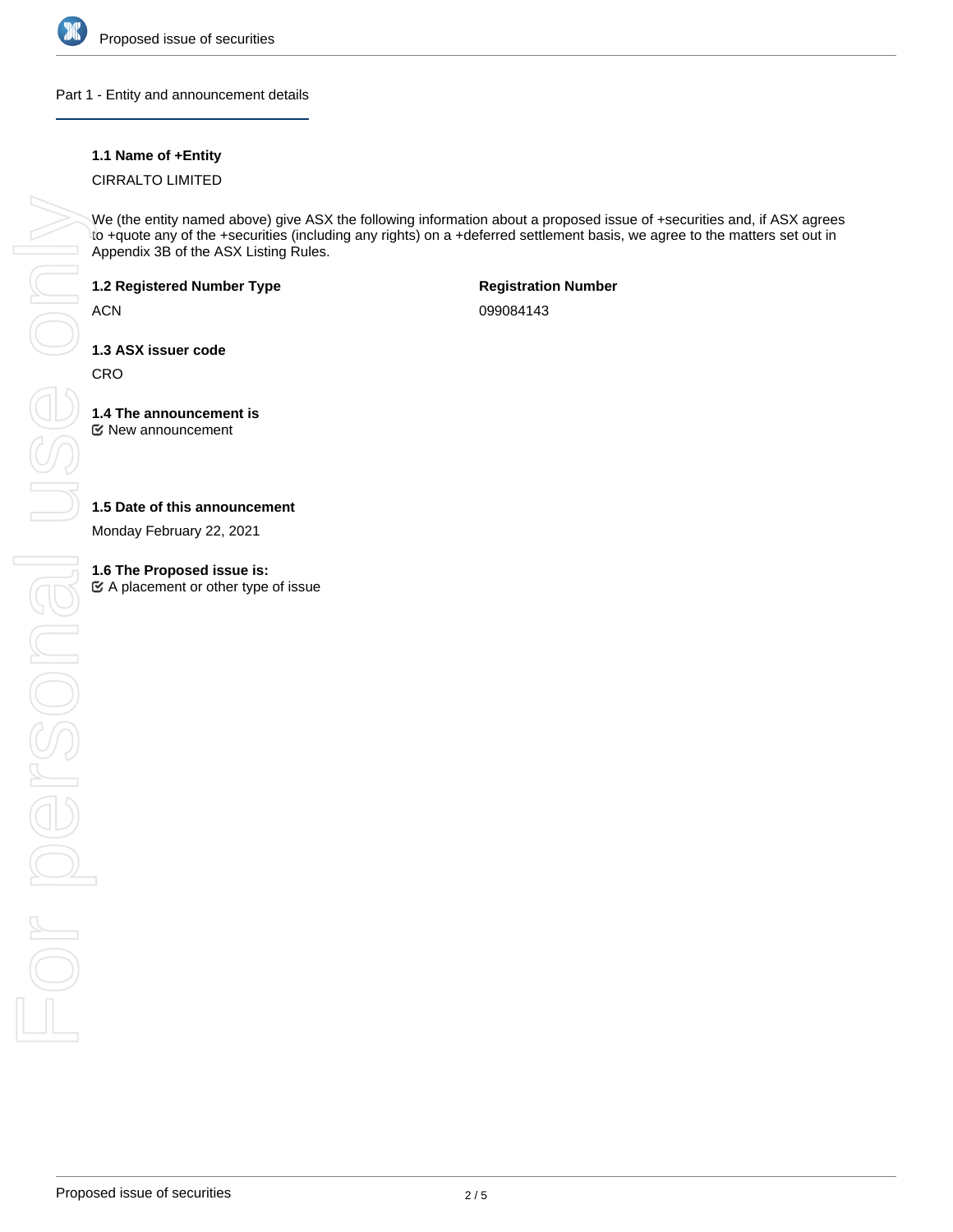

Part 7 - Details of proposed placement or other issue

Part 7A - Conditions

**7A.1 - Are any of the following approvals required for the placement or other type of issue?**

- **+Security holder approval**
- **Court approval**
- **Lodgement of court order with +ASIC**
- **ACCC approval**
- **FIRB approval**
- **Another approval/condition external to the entity**

No

Part 7B - Issue details

**Is the proposed security a 'New class' (+securities in a class that is not yet quoted or recorded by ASX) or an 'Existing class' (additional securities in a class that is already quoted or recorded by ASX)?** Existing class

**Will the proposed issue of this +security include an offer of attaching +securities?** No

Details of +securities proposed to be issued

**ASX +security code and description**

CROO : OPTION EXPIRING 28-JUL-2023

# **Number of +securities proposed to be issued**

20,000,000

## **Offer price details**

**Are the +securities proposed to be issued being issued for a cash consideration?** No

**Please describe the consideration being provided for the +securities**

Securities are being issued in consideration for ongoing corporate advisory services

**Please provide an estimate of the AUD equivalent of the consideration being provided for the +securities** 0.084000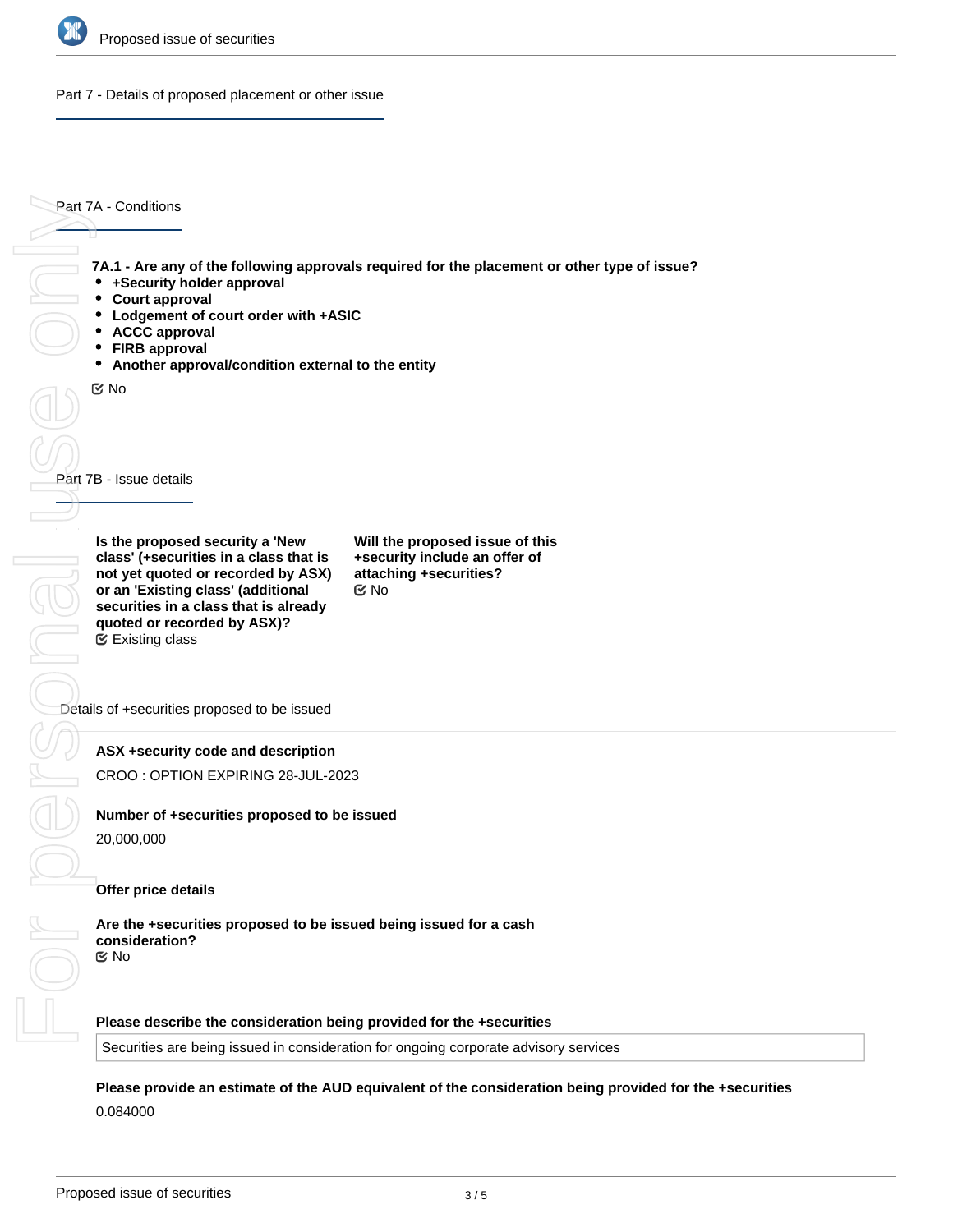

**Will these +securities rank equally in all respects from their issue date with the existing issued +securities in that class?** Yes

Part 7C - Timetable

**7C.1 Proposed +issue date**

Thursday February 25, 2021

Part 7D - Listing Rule requirements

**7D.1 Has the entity obtained, or is it obtaining, +security holder approval for the entire issue under listing rule 7.1?** No

**7D.1b Are any of the +securities proposed to be issued without +security holder approval using the entity's 15% placement capacity under listing rule 7.1?** Yes

**7D.1b ( i ) How many +securities are proposed to be issued without security holder approval using the entity's 15% placement capacity under listing rule 7.1?**

20,000,000

**7D.1c Are any of the +securities proposed to be issued without +security holder approval using the entity's additional 10% placement capacity under listing rule 7.1A (if applicable)?** No

**7D.2 Is a party referred to in listing rule 10.11 participating in the proposed issue?** No

**7D.3 Will any of the +securities to be issued be +restricted securities for the purposes of the listing rules?** No

**7D.4 Will any of the +securities to be issued be subject to +voluntary escrow?** ි No

Part 7E - Fees and expenses

**7E.1 Will there be a lead manager or broker to the proposed issue?** No

**7E.2 Is the proposed issue to be underwritten?** No